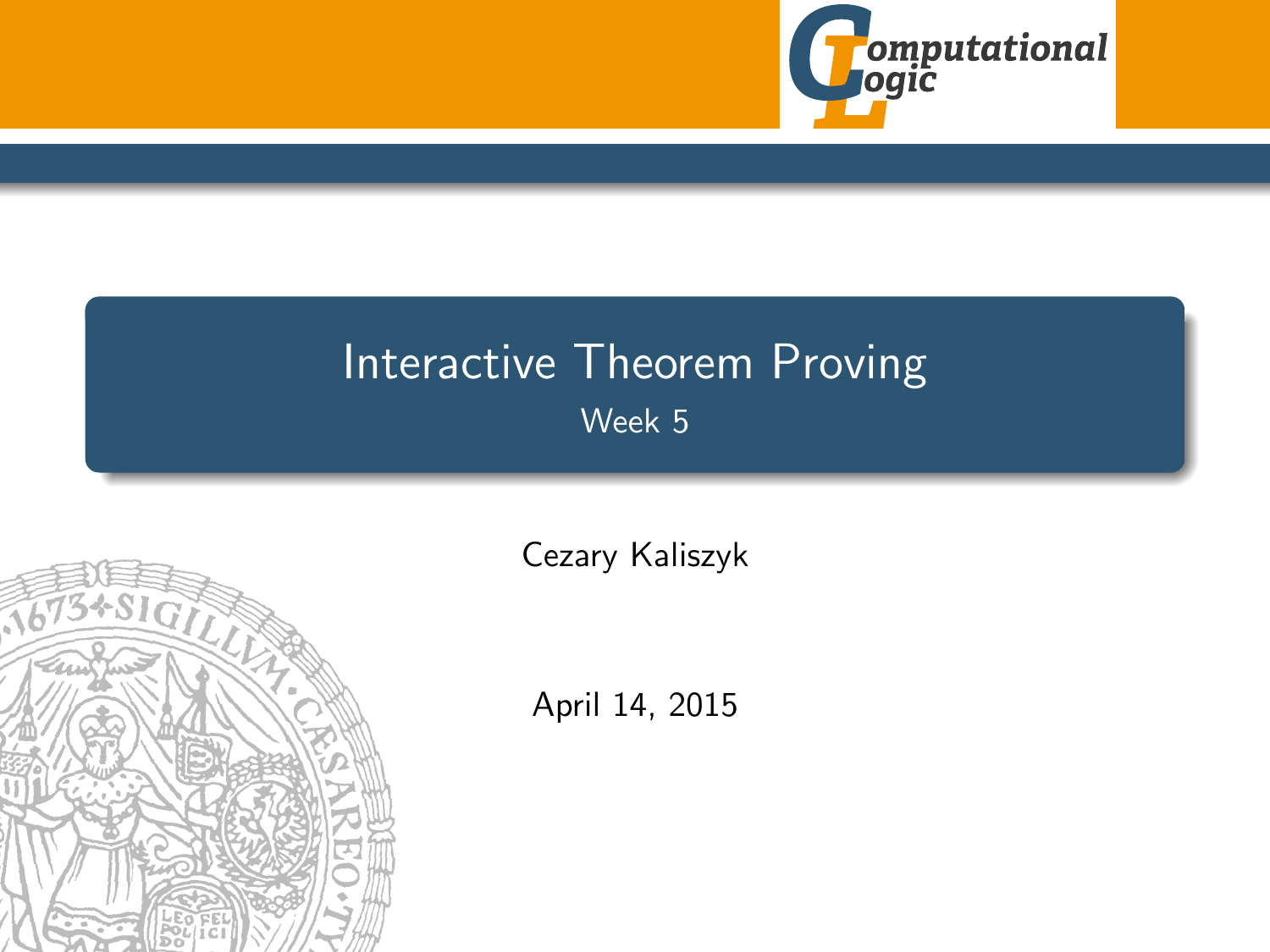### So far

Proof Assistants, HOL Light,  $\lambda_{\rightarrow}$ , Gentzen-style, Tactics

- Properties of  $\lambda_{\rightarrow}$
- BHK interpretation and  $\lambda$ -cube again
- Dependent types
- $\bullet$   $\lambda_P$

### **Today**

- Properties of  $\lambda_P$
- Curry Howard for  $\lambda_P$
- HOL Light more advanced tactics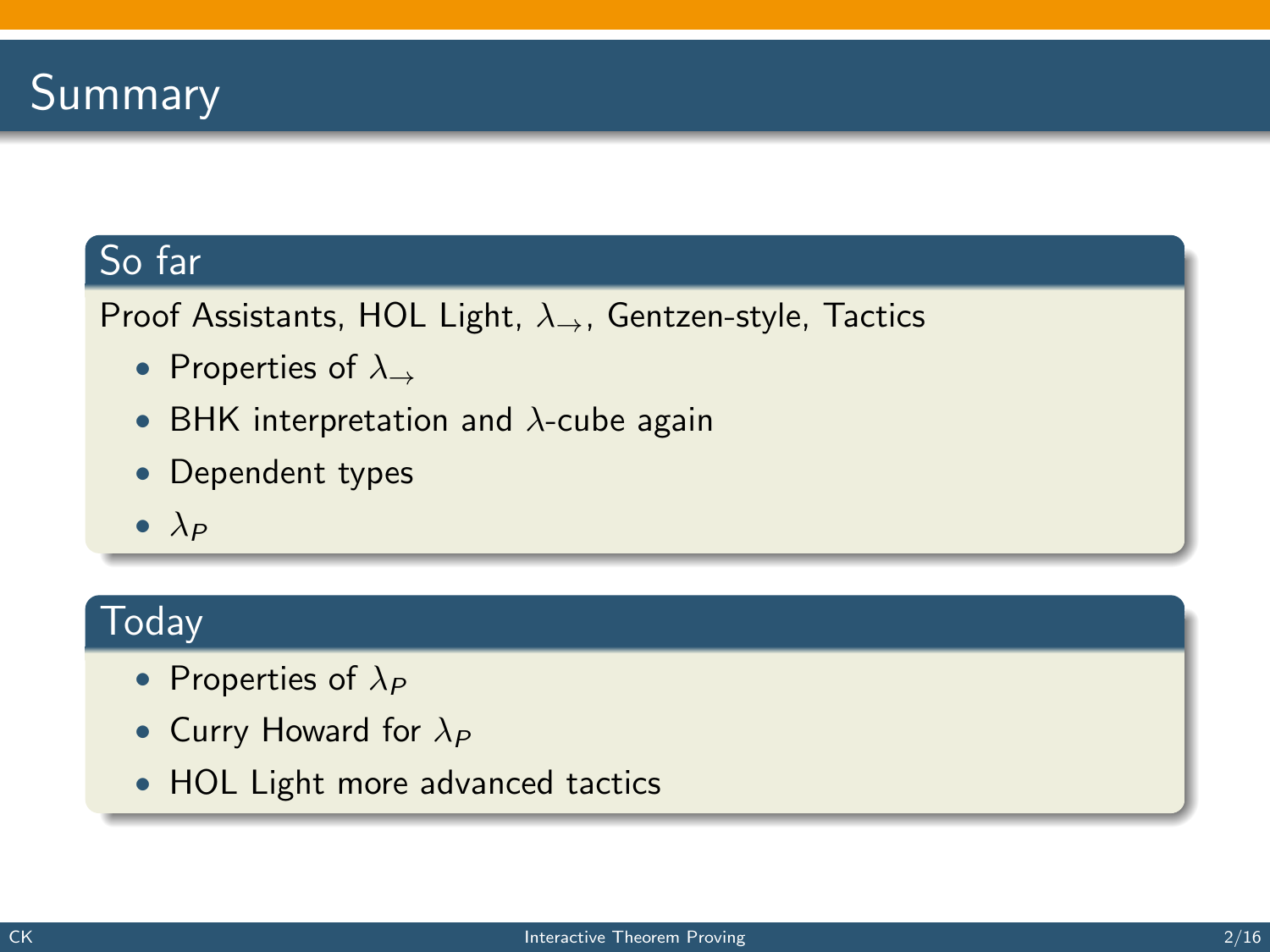### functions from A to B

 $A \rightarrow B$ 

### dependent functions from A to B

 $\Pi_X: A \, B$ 

- Also called: dependent product
- Type of  $B$  can now depend on the argument  $x$
- arrow type becomes a special case of dependent product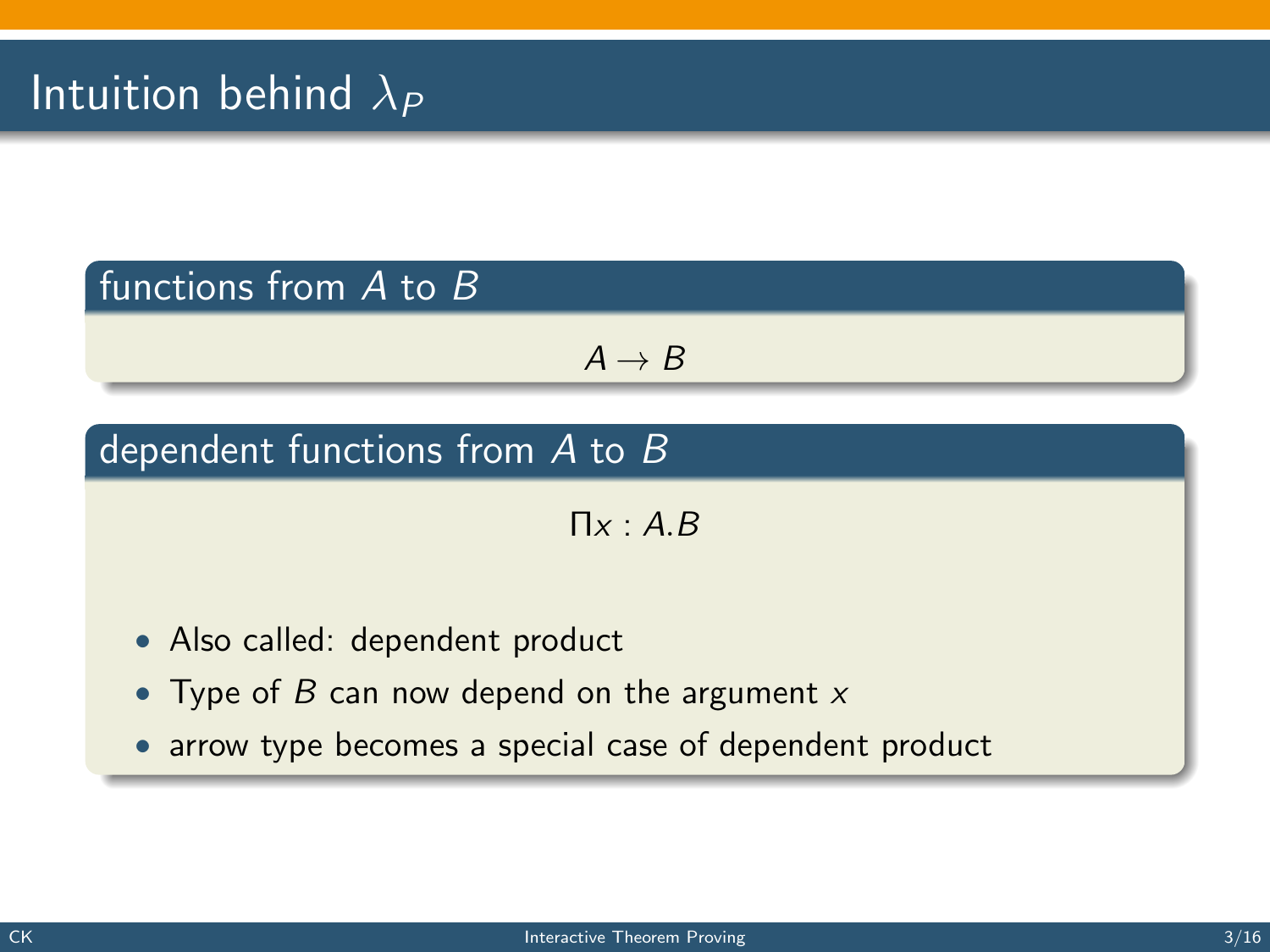# Three kinds of judgements

### Kind formation judgements

$$
\Gamma \vdash k : \Box
$$

### Kinding judgements

 $\Gamma \vdash \varphi : k$ 

### Typing judgements

 $Γ ⊢ M : τ$ 

The meaning of  $k : \square$  is that k is a well-formed kind.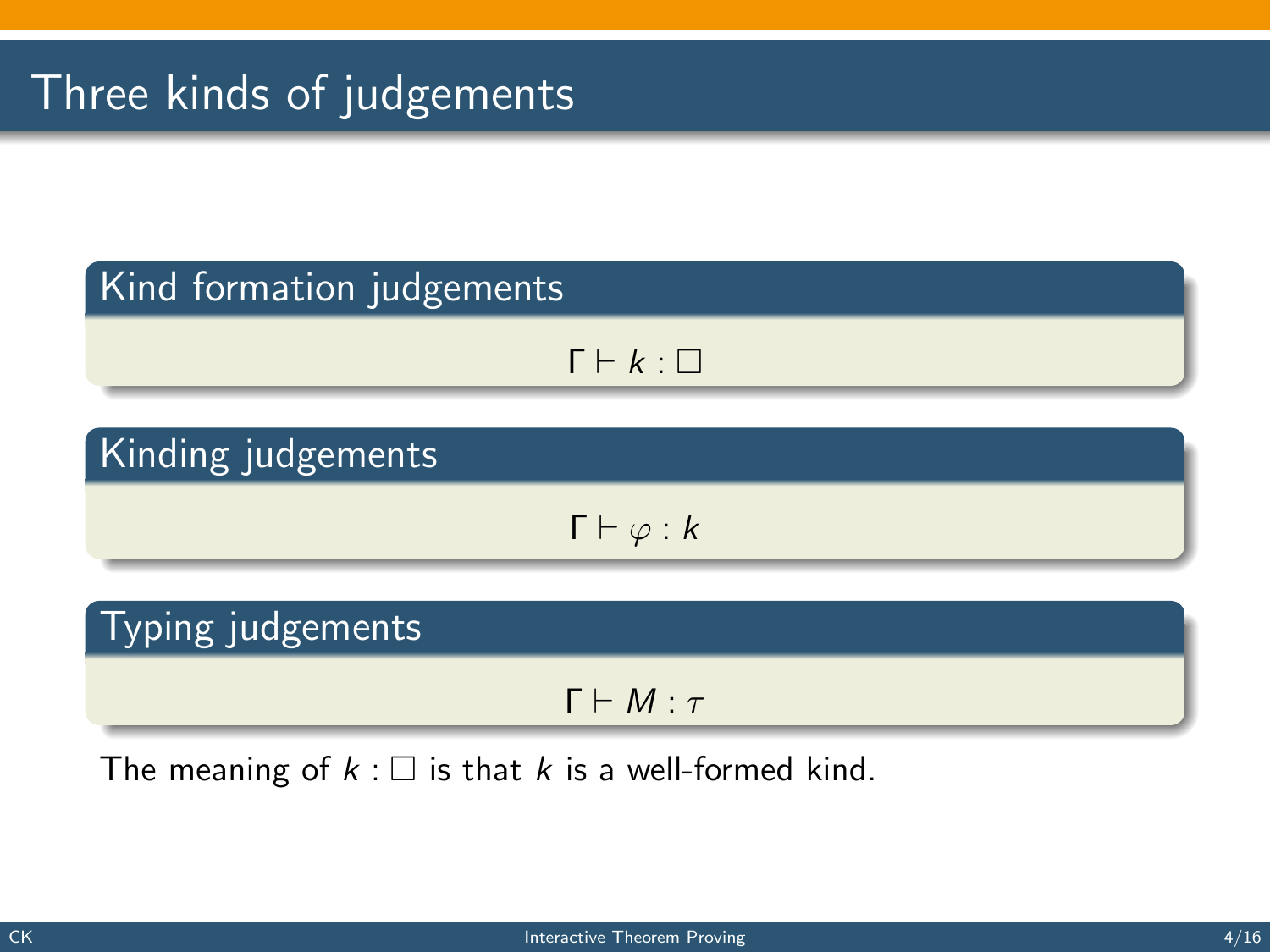# Syntax of  $\lambda_P$

• variables

$$
x, y, z, \ldots
$$

• abstraction

$$
\lambda x : M.N
$$

• function application

MN

• dependent product

 $\Pi x : M.N$  (sometimes  $\forall x : M.N$ )

 $\star$ ,  $\square$ 

• two sorts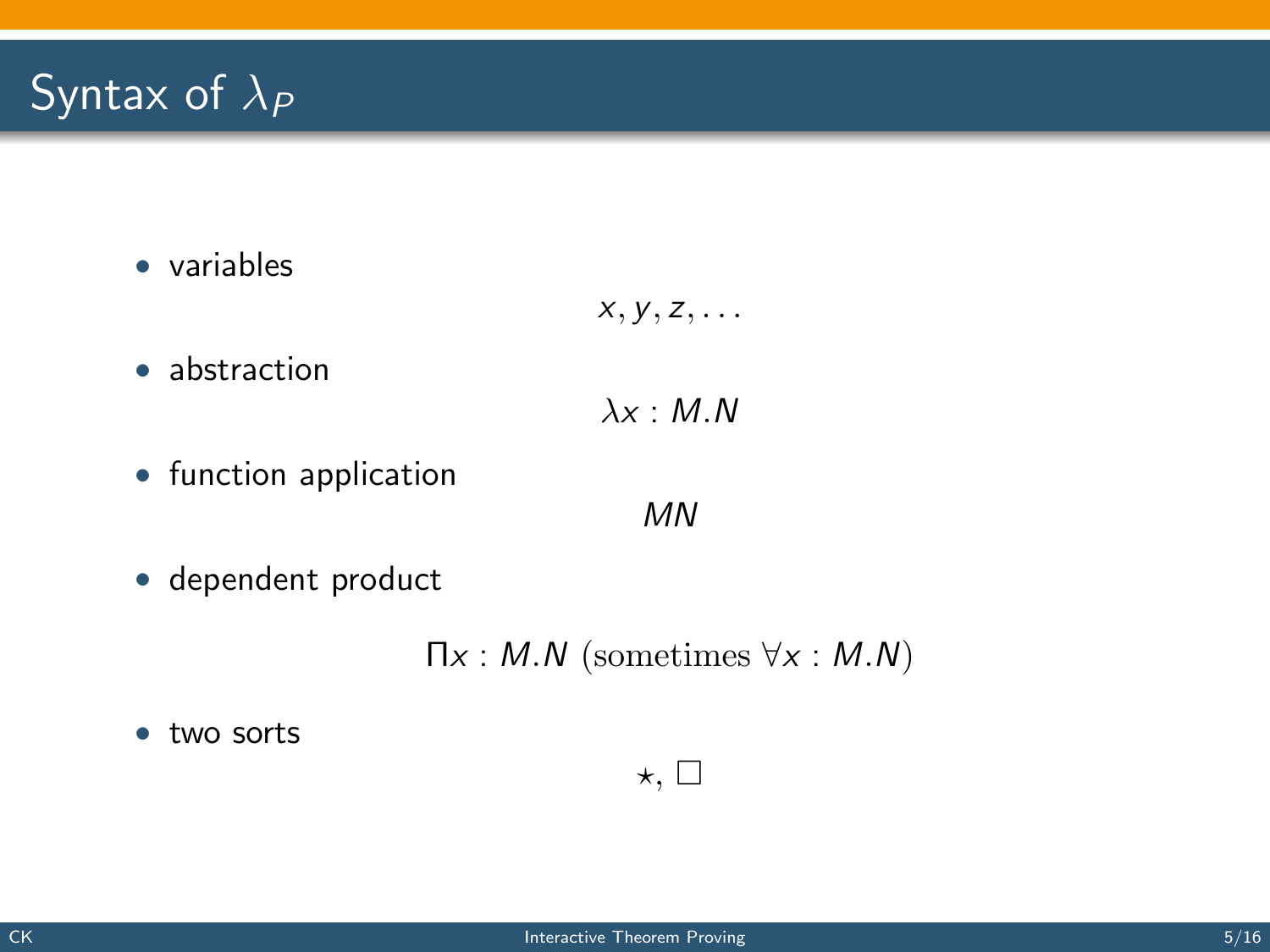### If  $x$  is not free in  $k$

We write  $\tau \Rightarrow k$  instead of  $(\Pi x : \tau)k$ .

### If x is not free is  $\sigma$

We write  $\tau \to \sigma$  instead of  $(\forall x : \tau)\sigma$ .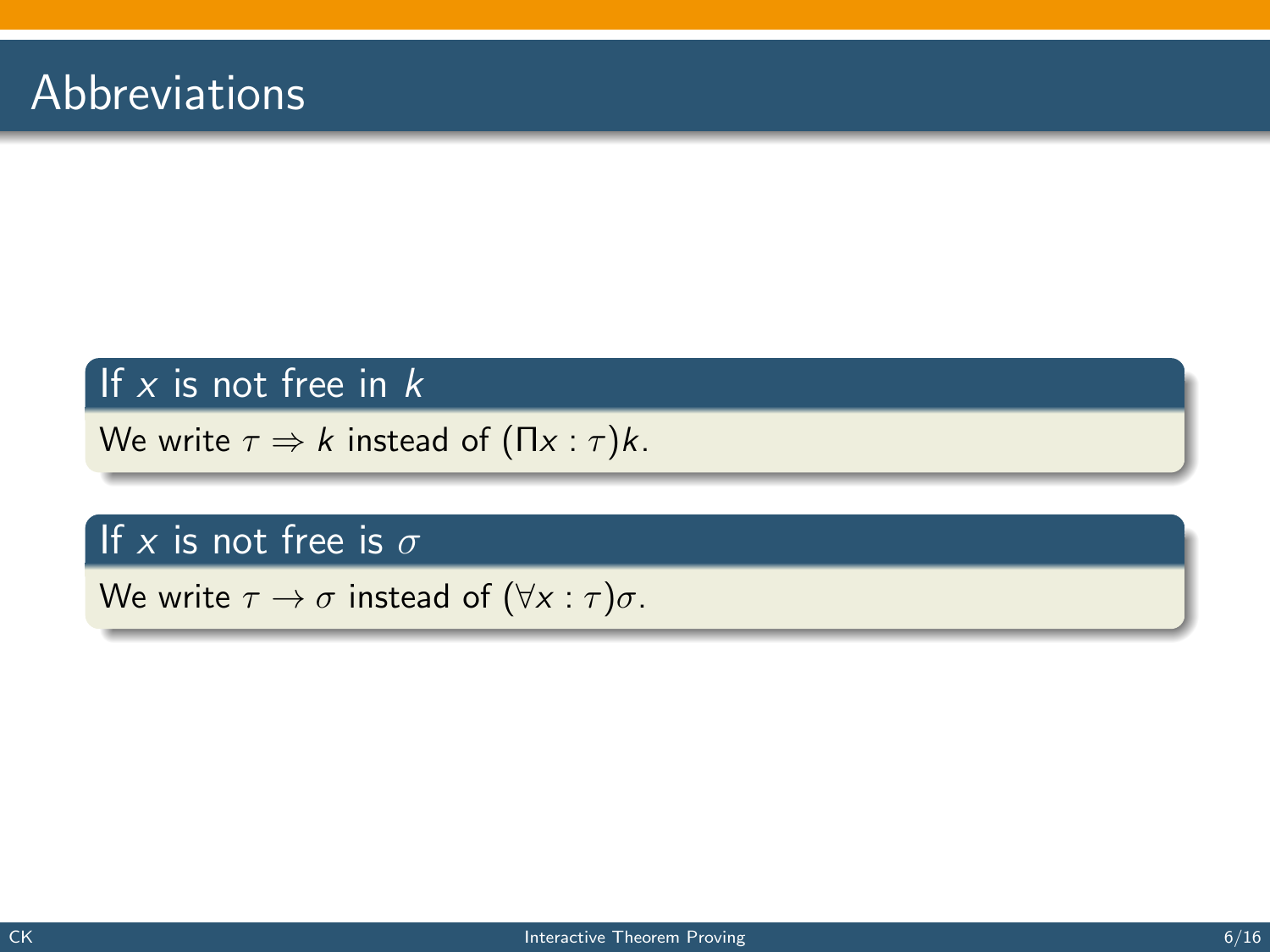# $\beta$ -reduction in  $\lambda_P$

• Like in  $\lambda_{\rightarrow}$ 

$$
(\lambda x : \tau.M)N \to_{\beta} M[x := N]
$$

- Under lambda and application
- In the type of a  $\lambda$ -expression or  $\Pi$ -expression
- In a type application or under a Π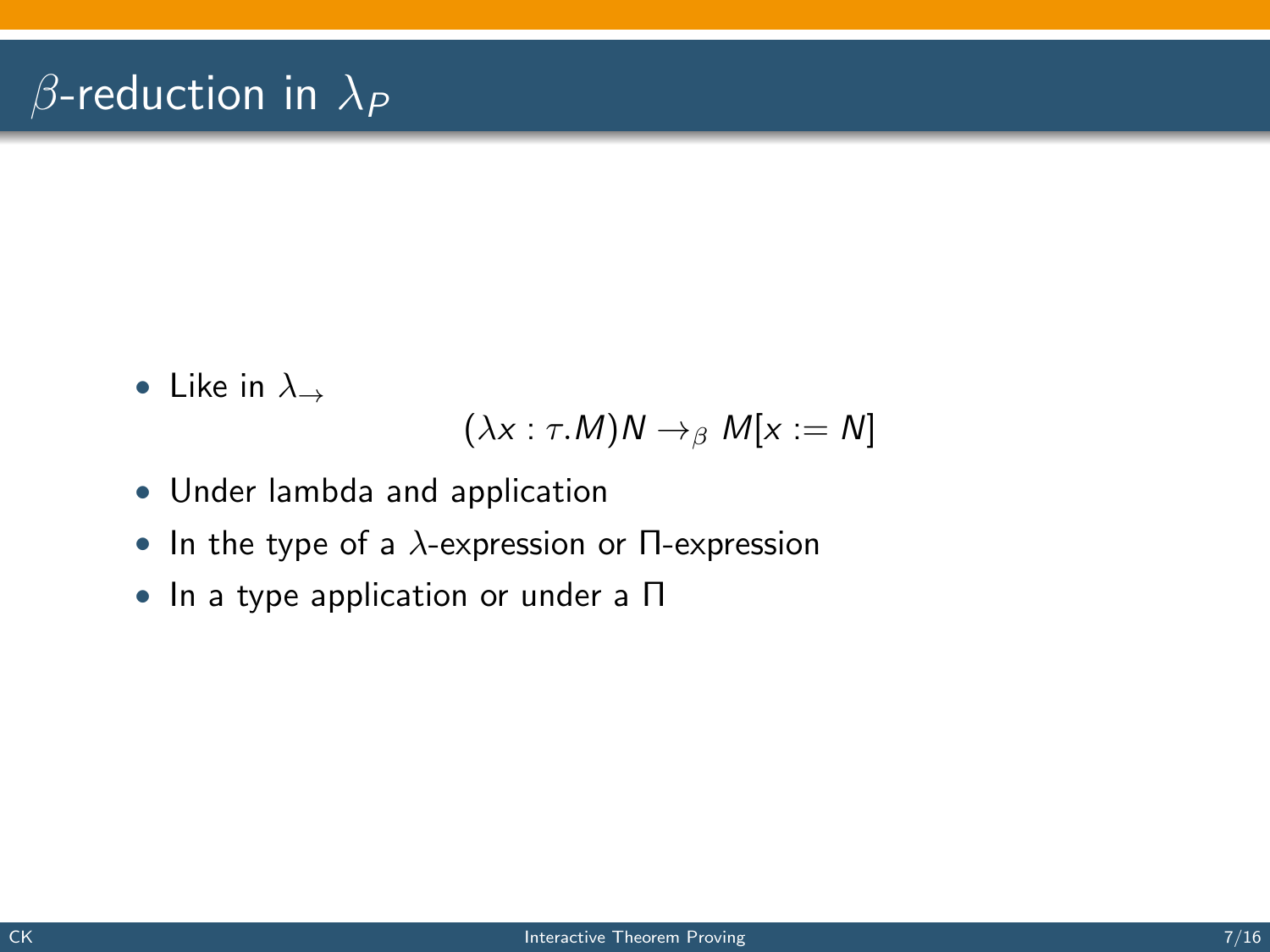# Rules of  $\lambda_P$   $(1/3)$

# Axiom rule

$$
\overline{\mathbb{H}^1 \ast \mathbb{H}}
$$

### Variable rule (condition:  $x \notin \Gamma$ )

$$
\frac{\Gamma \vdash A : \{\star, \Box\}}{\Gamma, x : A \vdash x : A}
$$

Weakening rule (condition:  $x \notin \Gamma$ )

$$
\Gamma \vdash A:B \qquad \Gamma \vdash C:\{\star,\Box\}
$$

 $Γ, x : C \vdash A : B$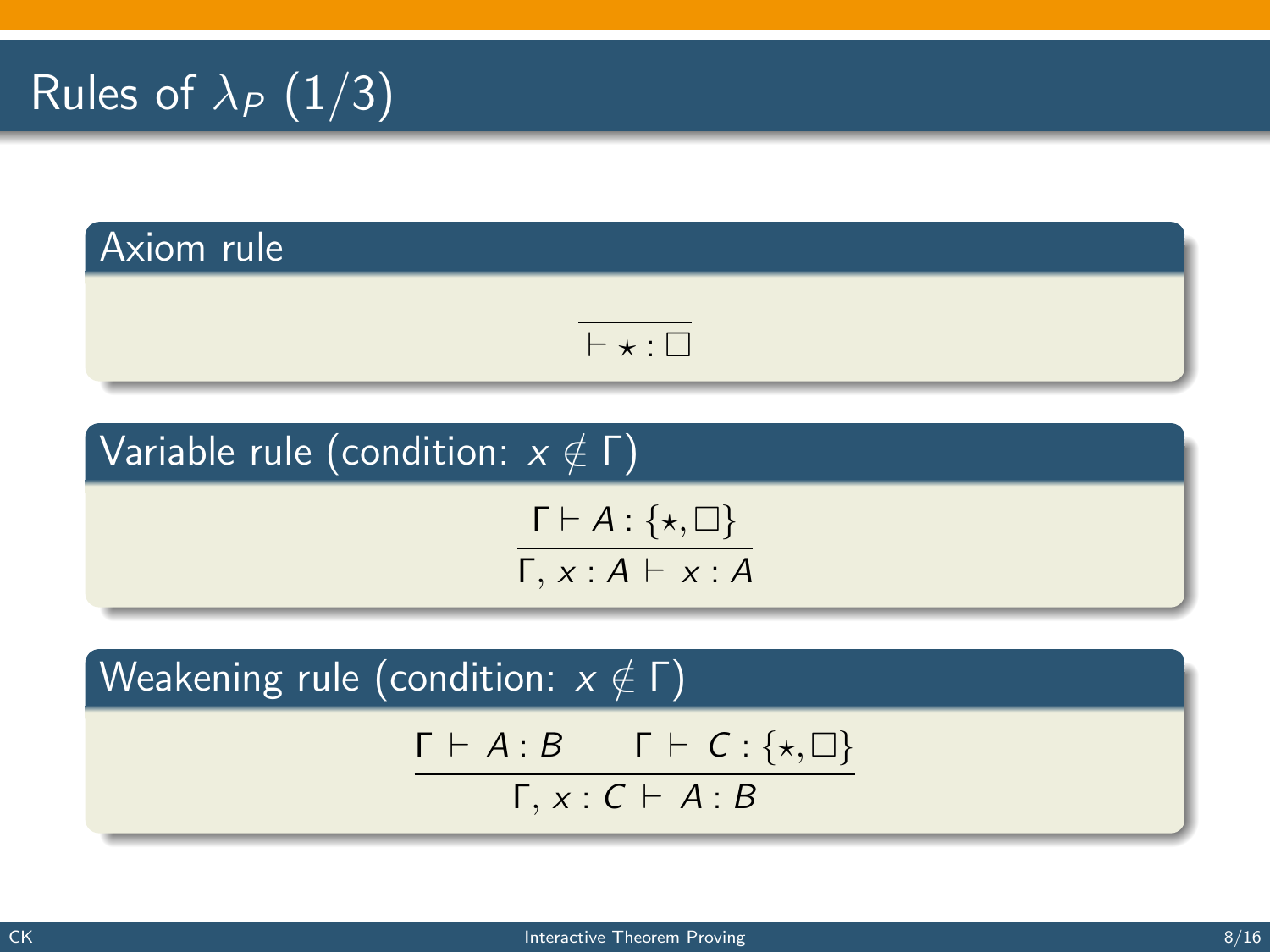Dependent product rule (same  $\star$  or  $\square$ )

$$
\frac{\Gamma \vdash A : \star \qquad \Gamma, \, x : A \vdash B : \{\star, \Box\}}{\Gamma \vdash \Pi x : A. \, B : \{\star, \Box\}}
$$

Abstraction rule

$$
\frac{\Gamma, x:A \vdash M:B \qquad \Gamma \vdash \Pi x:A.B:\{\star,\square\}}{\Gamma \vdash \lambda x:A.M:\Pi x:A.B}
$$

Application Rule

$$
\Gamma \vdash M : \Pi x : A. B \qquad \Gamma \vdash N : A
$$

$$
\Gamma \vdash MN : B[x := N]
$$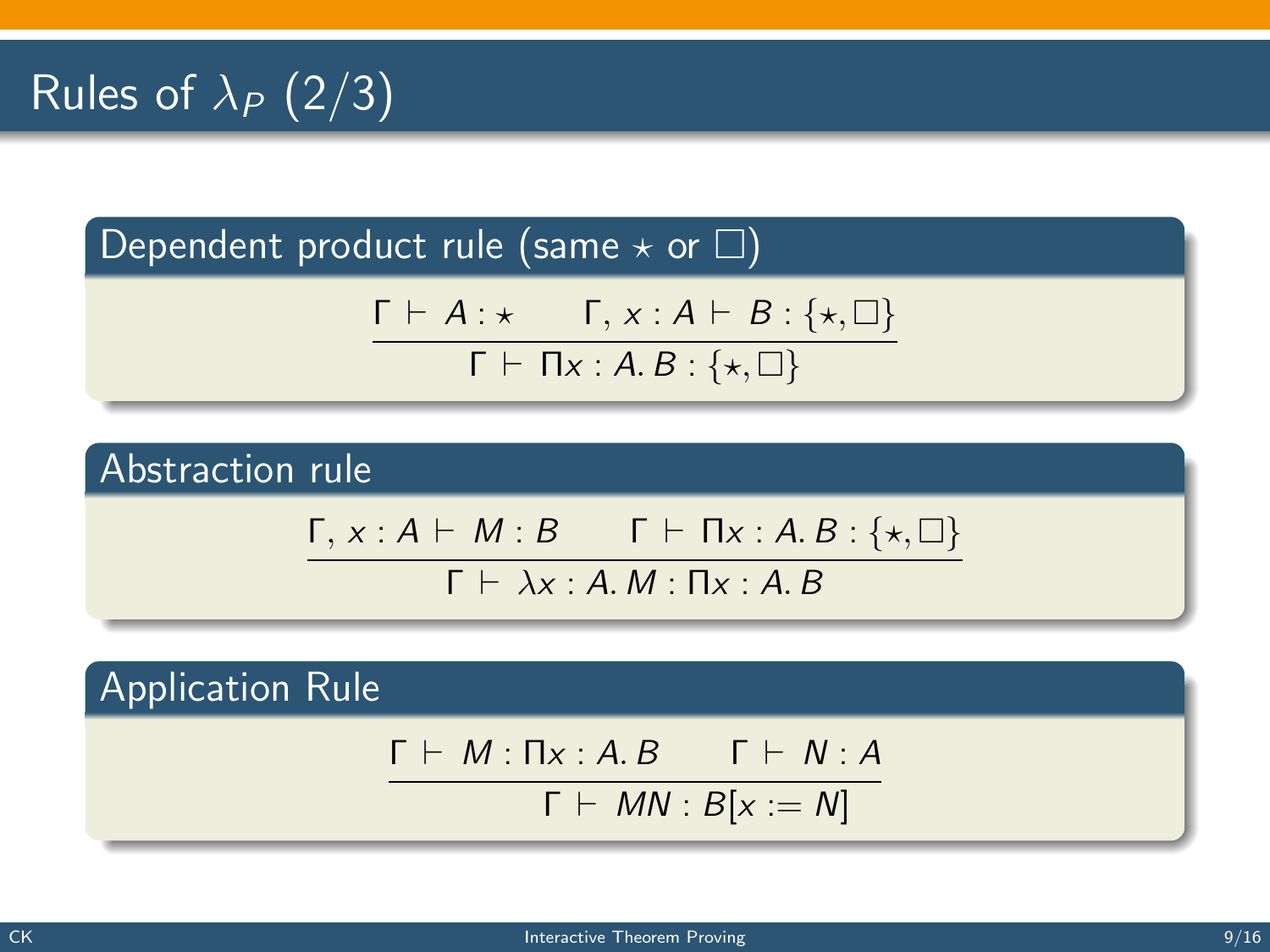# Rules of  $\lambda_P$  (3/3)

# Conversion Rule  $\Gamma \vdash A : B \qquad \Gamma \vdash B' : \{\star, \Box\}$  $Γ ⊢ A · B'$ where  $B =_{\beta} B'$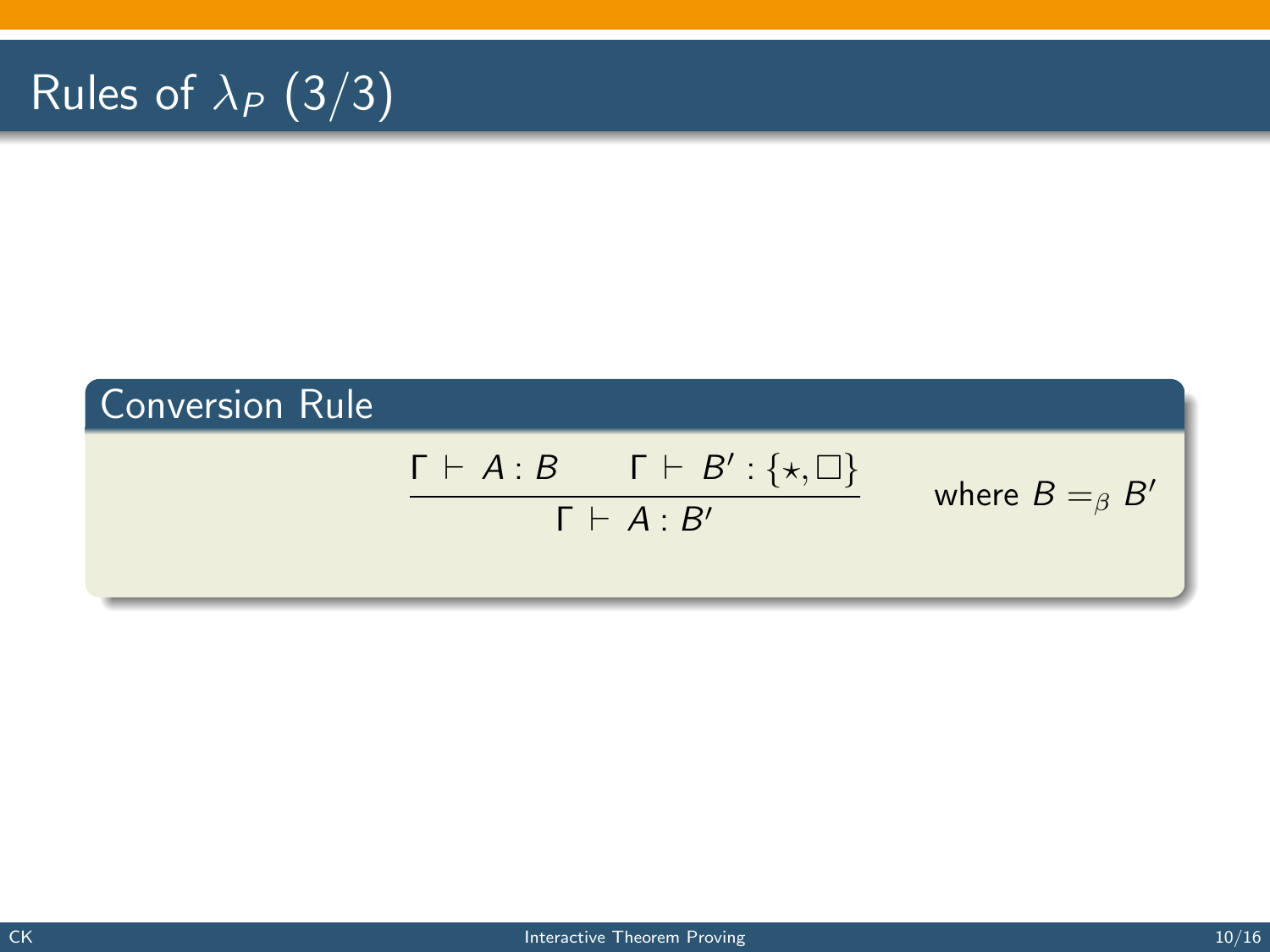# Examples

$$
X:*, x: X \vdash x: X
$$
\n
$$
X: * \vdash (X \rightarrow X): *
$$
\n
$$
A:*, P: A \rightarrow *, a: A \vdash (Pa) \rightarrow *: \Box
$$
\n
$$
\alpha: 0 \rightarrow *, \beta: 0 \rightarrow * \qquad \vdash
$$
\n
$$
\vdash \lambda y: (\forall x: 0.\alpha x \rightarrow \beta x).\lambda z: (\forall x: 0.\alpha x).\lambda x: 0.yx(zx) : (\forall x: 0.\alpha x \rightarrow \beta x) \rightarrow (\forall x: 0.\alpha x) \rightarrow \forall x: 0.\beta x
$$
\n
$$
\alpha: 0 \Rightarrow * \vdash (\Pi y: 0)(\alpha y \Rightarrow *): \Box
$$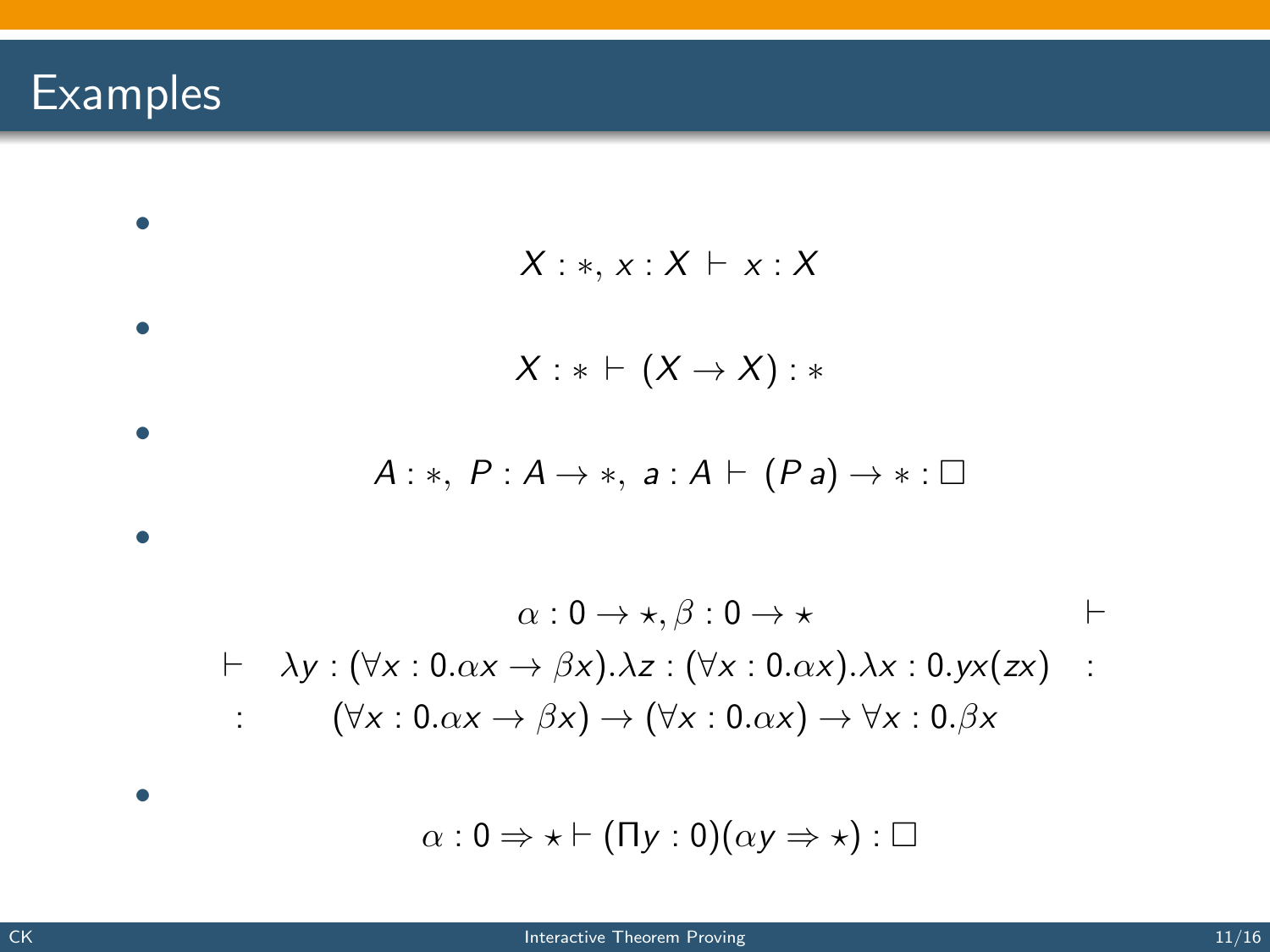# Properties of  $\lambda_P$

- Possible to extend by an existential quantifier
	- Disjoint union (coproduct) of types
- Strong Normalization (using forgetting map)
- Church-Rosser (corollary)
- Subject Reduction
- Type reconstruction is decidable in PTIME.
	- Type checking is undecidable!
- Type inhabitation in  $\lambda_P$  is undecidable
	- ?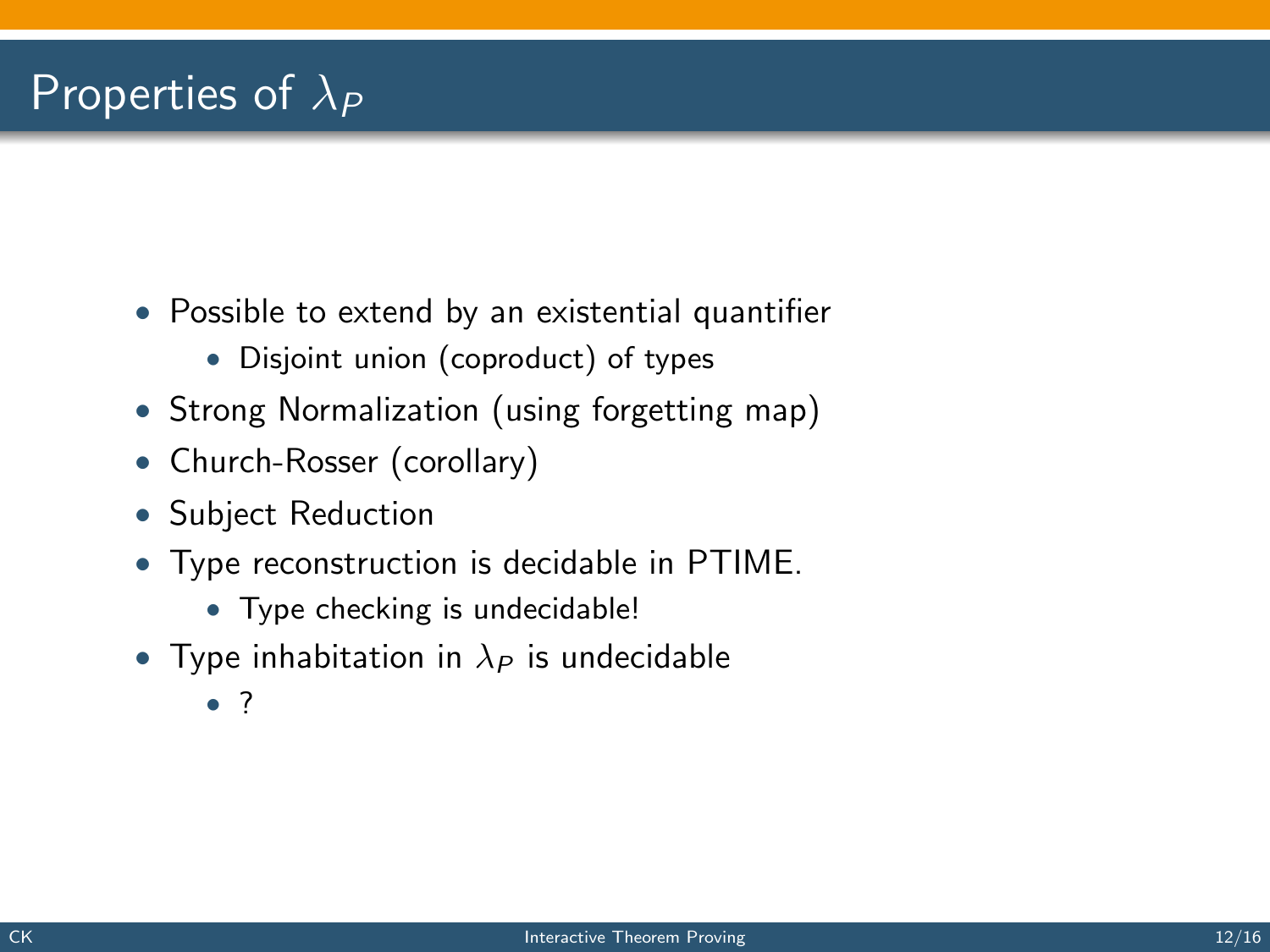# Properties of  $\lambda_P$

- Possible to extend by an existential quantifier
	- Disjoint union (coproduct) of types
- Strong Normalization (using forgetting map)
- Church-Rosser (corollary)
- Subject Reduction
- Type reconstruction is decidable in PTIME.
	- Type checking is undecidable!
- Type inhabitation in  $\lambda_P$  is undecidable First order intuitionistic logic is undecidable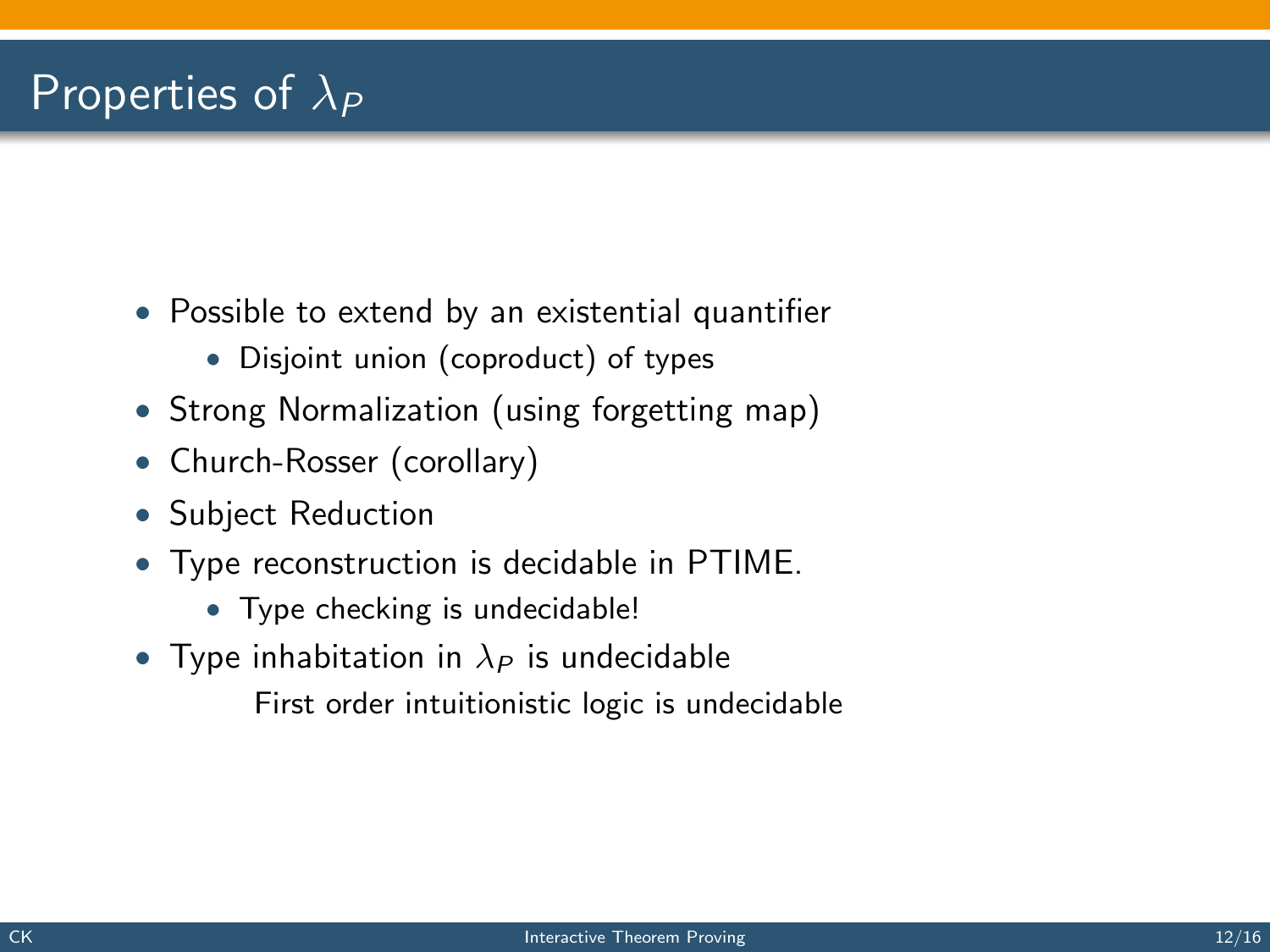# Correspondence with first order logic

### FOL corresponds to a fairly weak fragment of  $\lambda_P$

- Only one type variable 0 (constant, type of individuals)
- All kinds are of the form  $0 \Rightarrow ... \Rightarrow 0 \Rightarrow *$
- Function symbols are distinguished object variables  $0 \rightarrow ... \rightarrow 0$
- Constants are distinguished variables of type 0
- Other declarations may only be of the form  $x : 0$

#### Proof correspondence

- Proof by generalization
	- abstraction  $\lambda x : 0. M^{\varphi}$
- Proof by MP
	- application  $M^{\forall x:0\varphi}N^0$

#### More: Proseminar.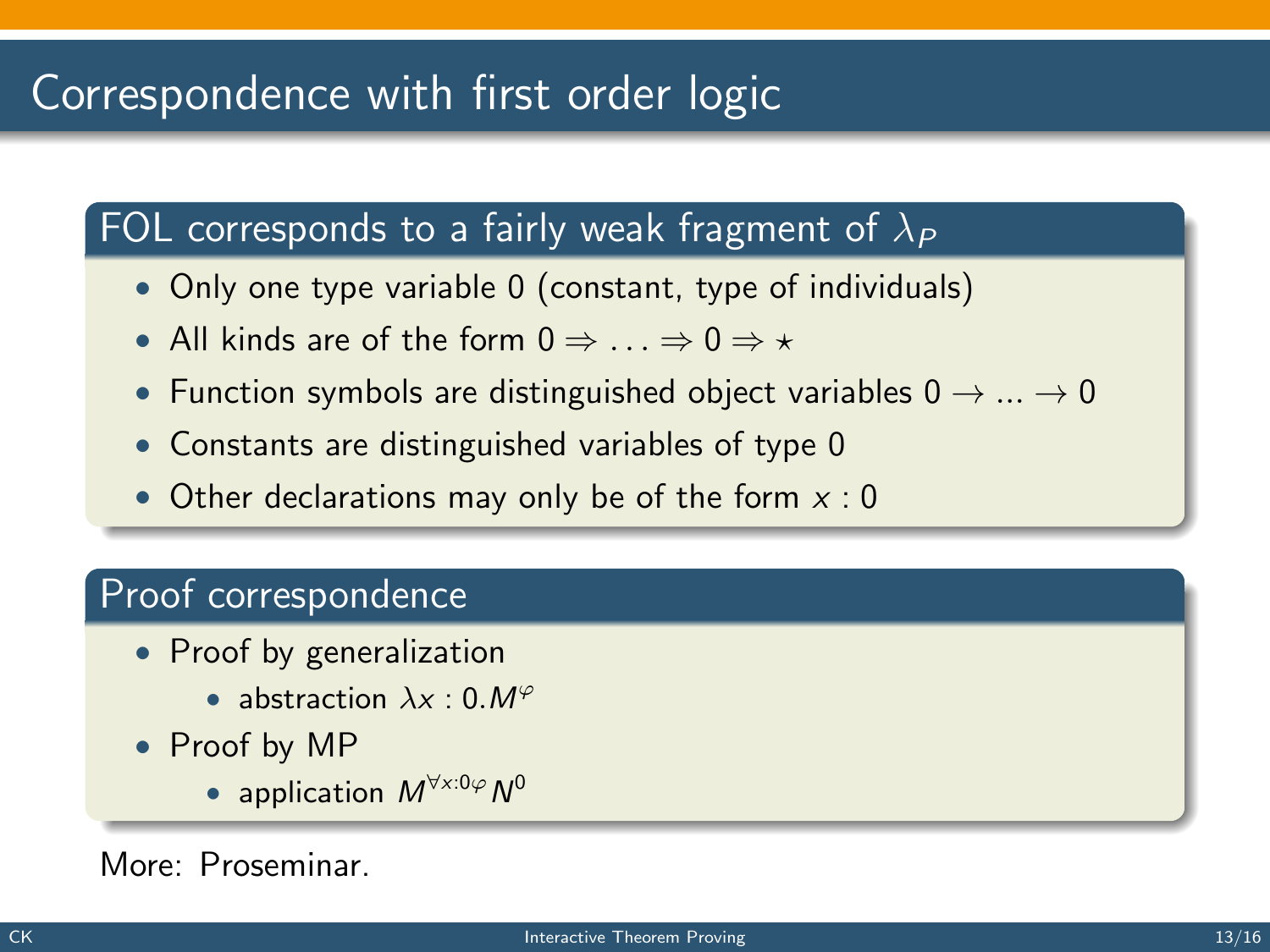# Rules, Conversions, Tactics

- Rule: thm  $\rightarrow$  thm
	- Examples?
- Conversion: term -> thm
	- Examples?
- Tactic: goalstate refinement
	- Type?
- Thm tactical: thm tactic  $\rightarrow$  thm tactic
- How to combine them?
	- $\bullet$  THEN.
	- DEPTH CONV
- How to transform one to other?
	- CONV\_TAC, CONV\_RULE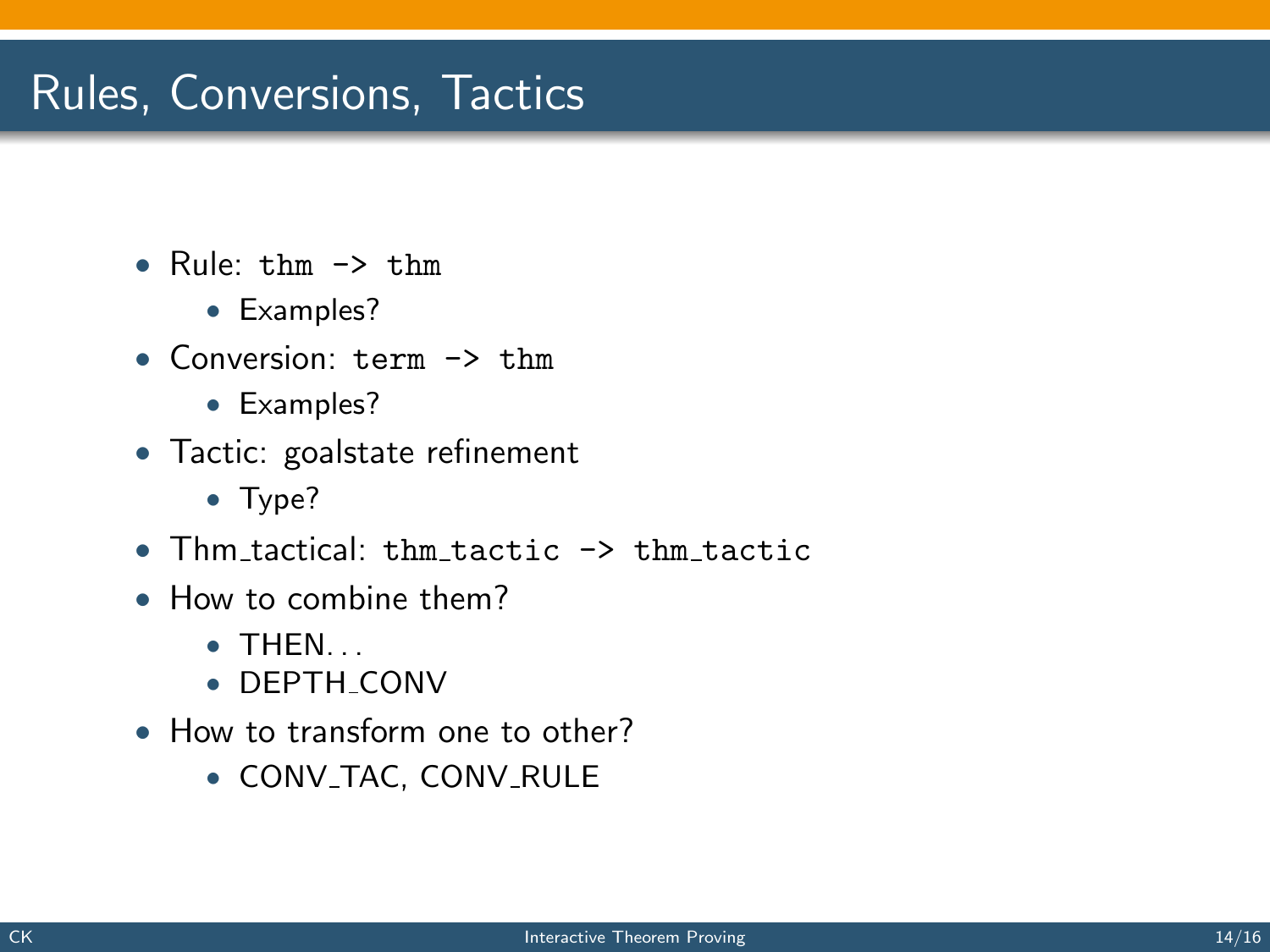# Rules, Conversions, Tactics

- Rule: thm  $\rightarrow$  thm
	- Examples?
- Conversion: term -> thm
	- Examples? BETA CONV
- Tactic: goalstate refinement
	- Type?
- Thm tactical: thm tactic  $\rightarrow$  thm tactic
- How to combine them?
	- $\bullet$  THEN.
	- DEPTH CONV
- How to transform one to other?
	- CONV\_TAC, CONV\_RULE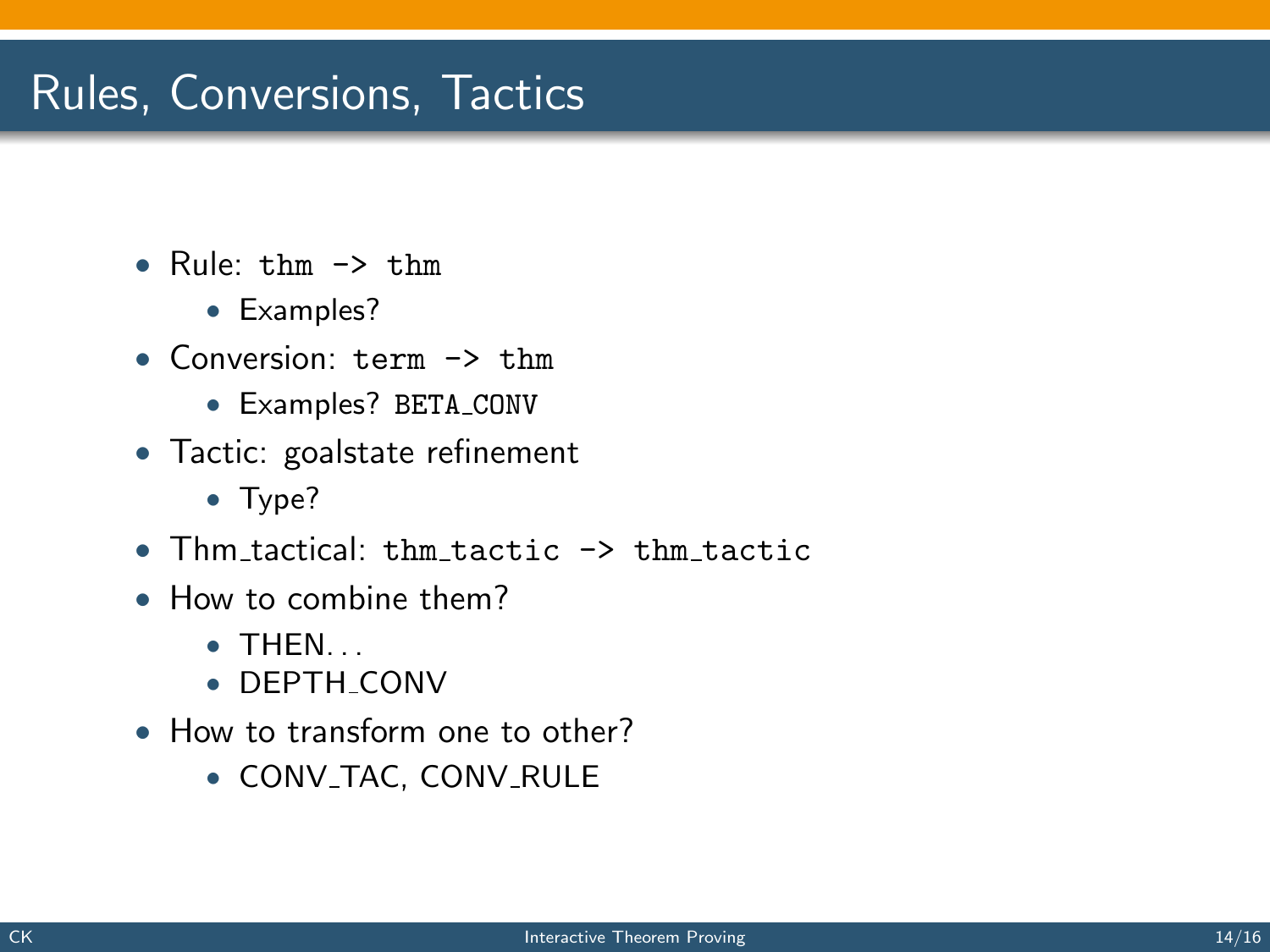## Rules, Conversions, Tactics

- Rule: thm -> thm
	- Examples?
- Conversion: term -> thm
	- Examples? BETA CONV
- Tactic: goalstate refinement
	- Type? goal -> goalstate
- Thm tactical: thm tactic -> thm tactic
- How to combine them?
	- $\bullet$  THEN.
	- DEPTH CONV
- How to transform one to other?
	- CONV\_TAC, CONV\_RULE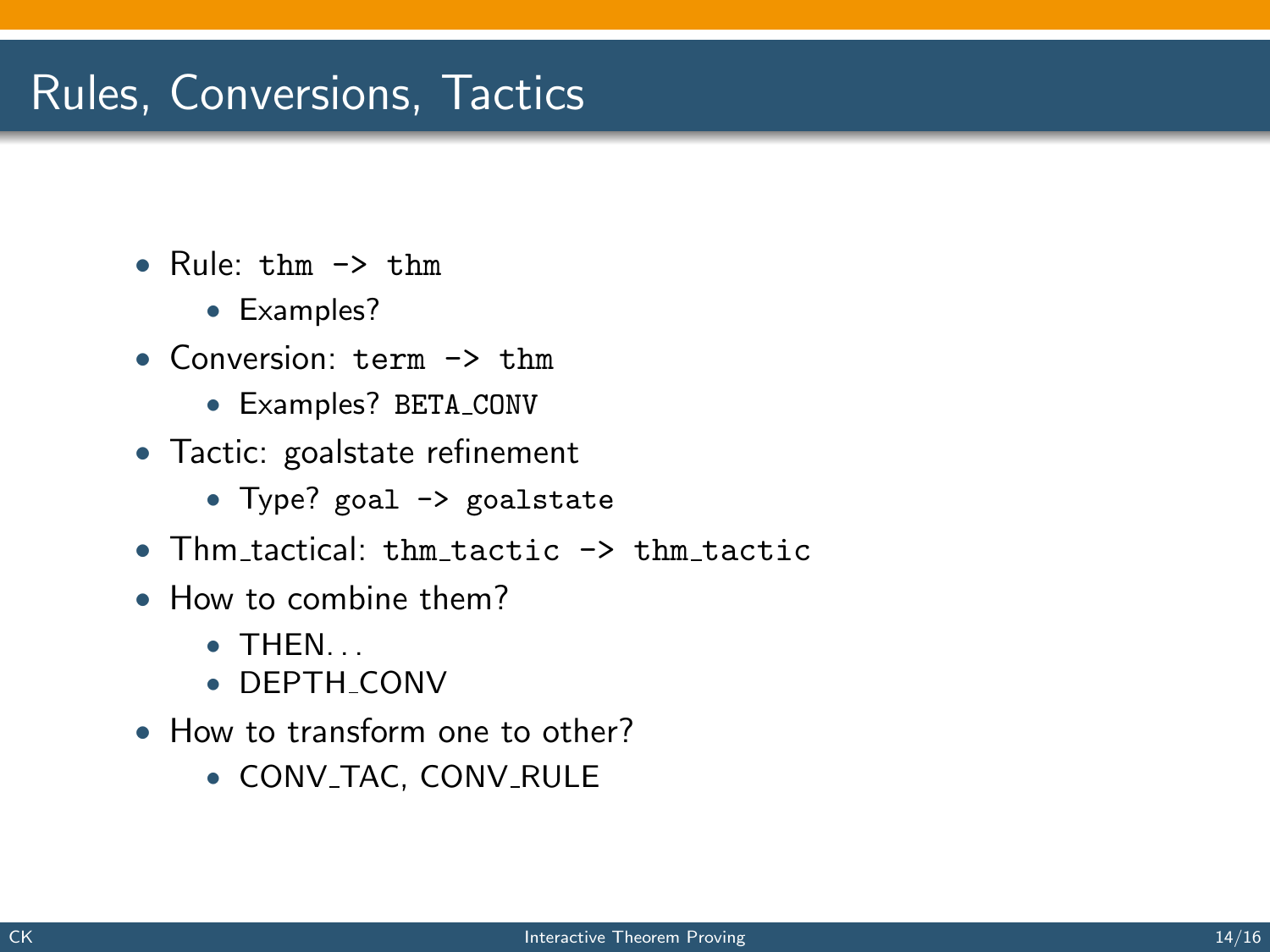### More advanced tactics

### **Tautologies**

```
ITAUT (A == > B) == > A == > B':
TAUT '(p \iff (q \iff r)) \iff ((p \iff q) \iff r);
```
### Rewriting

- Matching
	- Slightly more general than first-order
- REWR\_CONV does rewriting on top level

```
ADD_ASSOC;;
```

```
\vdash \forallmnp.m+n+p=(m+n)+p
REWR CONV ADD ASSOC 'x+y+z';;
```

```
\vdash x+y+z=(x+y)+z
```
- REWRITE RULE, REWRITE CONV, REWRITE TAC
- Conditional rewriting: SIMP...